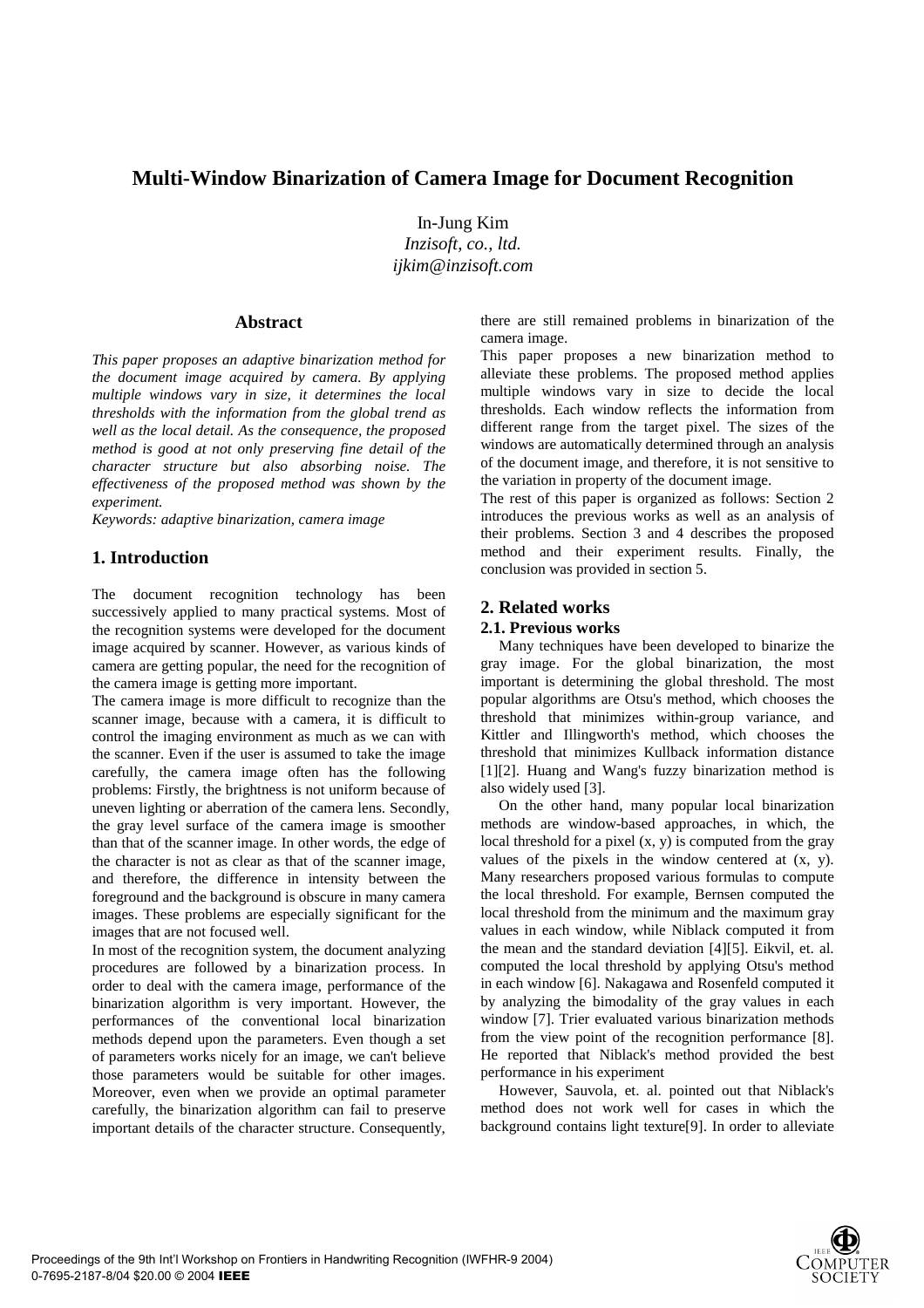this problem, he modified the binarization formula as formula (1), where R is the dynamic range of standard deviation. He also argued that his method is not very sensitive to the parameter k.

$$
T(x, y) = m(x, y)[1 + k(\frac{s(x, y)}{R} - 1)] (1)
$$

#### **2.2. Analysis of window-based method**

Applying Sauvola's method to various camera images, we found the performance of Sauvola's algorithm depends on the window size. Especially, the suitable window size for a document image was heavily affected by the character size as well as the character thickness. If the window size is too large, the details of the character structure were degraded in many cases. In figure 1(a), the first image contains small characters and the difference between the background and the foreground is not very clear.



**Fig. 1: Binarization results by Sauvola's method.** 

Although it is not easy to separate the character region from the background clearly in such an image, Sauvola's method produced a reasonable result as the second image of figure  $1(a)$ . In that case, the optimal window size 12 was determined manually. However, with a larger window, for example, 30, the details of the character structure were degraded as the last image of figure 1(a).

On the other hand, if the window size is too small, the central areas of thick and black regions were often classified into the background as the second image of figure 1(b). This problem could be avoided by using larger window, which produced the problematic result in figure 1(a).

Figure 1 clearly shows that no meter what value we assign, a single fixed value for the window size cannot cover all kind of document images. The reason can be explained by figure 2, 3, and 4. In the camera image, the intensity of a pixel is significantly affected by the neighbors. Therefore, the background pixels nearby a foreground region are usually darker than other background pixels, as figure 2(a) and 2(b). Figure 2(b) shows the gray values along the dotted line in figure 2(a). In order to separate the hole of the character 'e' from its foreground neighbors, the local thresholds in that region should be between *t1* and *t2*. However, if the window is too large, the local threshold is likely to be assigned a smaller value than *t1* affected by the background pixels in area  $a$  and  $c$ , which are much brighter than the hole. To avoid this problem, the window size should be small enough to reduce the effect of the brighter background pixels.



On the other hand, the second problem can be explained by figure 3. If the window size is too small, compared

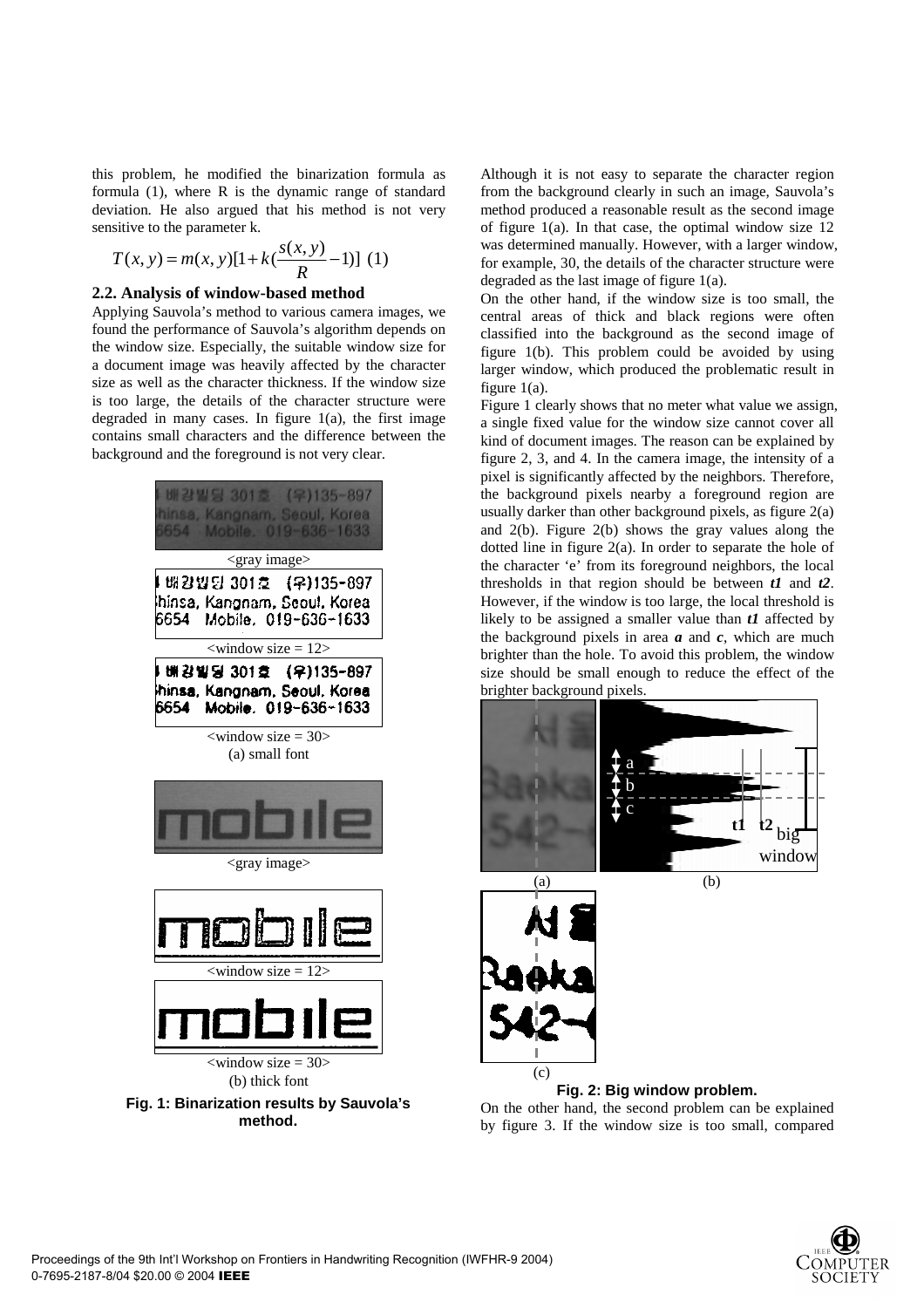with the character thickness, the window centered at an inner pixel produces a large mean and a small standard deviation, because most pixels in that window belong to the foreground. As the consequence, the local threshold for such a pixel is likely to be assigned a large value, and therefore, the corresponding pixels can be classified into the background.



**Fig. 3: Small window problem 1.** 

There is another problem with a small window as shown in figure 4. The local binarization algorithm can produce a noisy result with a small window, because the small peaks in a rough background region can be classified into the foreground regions. In a point of view, we can say this problem is from the basic idea of the local binarization, because the pixels in such a peak are darker than their neighbors.



**Fig. 4: Small window problem 2.** 

The reason of the first problem is that the fine detail of the character structure is often ignored with the large window. On the other hand, the second and the third problems are because the small window cannot reflect the global trend. These problems are the inherent of the algorithms that are based on a single fixed-size window.

# **3. Adaptive binarization using multiple windows.**

In order to avoid the above problems, the binarization algorithm should determine the local thresholds considering not only global trend but also local detail. For this reason, we propose a new binarization method that applies three windows. The first window is used for a preliminary binarization for the analysis of the document image. The second and the third windows are used to determine the actual local thresholds. Each of the two windows reflects the global trend and the local detail, respectively.

# **3.1. Framework**

The overall flow of the proposed algorithm is as follows: Firstly, the input image is binarized with a moderate-size window. With the preliminary binarization result, it extracts text lines and analyzes the property of each text line. Then, for each text line, it decides the sizes of the second and the third windows according to the analysis result. The size of the second window is assigned a large value enough to reflect the global trend. On the other hand, the size of the third window is assigned a small value enough to catch on the detail of the character structure. And finally, it binarizes again each text line with both of the second and the third windows to make the final result.

# **3.2. Text line extraction**

We applied a simple algorithm to extract text lines. Firstly, the connected components are extracted from the preliminary binarized image. Then, it iteratively merges the pair of connected components that are vertically overlapped. When no pair of connected components can be merged any more, the iteration terminates.

#### **3.3. Determination of window sizes**

The size of the second window should be large enough to avoid the second and the third problems described in section 2.2. From figure 3 and 4, we can claim that those problems can be avoided with a window whose size is larger than the character size. If the window size is larger than the character size, it usually includes sufficient numbers of background pixels as well as foreground pixels, regardless of its position, and as the result, it doesn't generate the biased threshold. Therefore, the proposed algorithm chooses the average height of the characters for the size of the second window.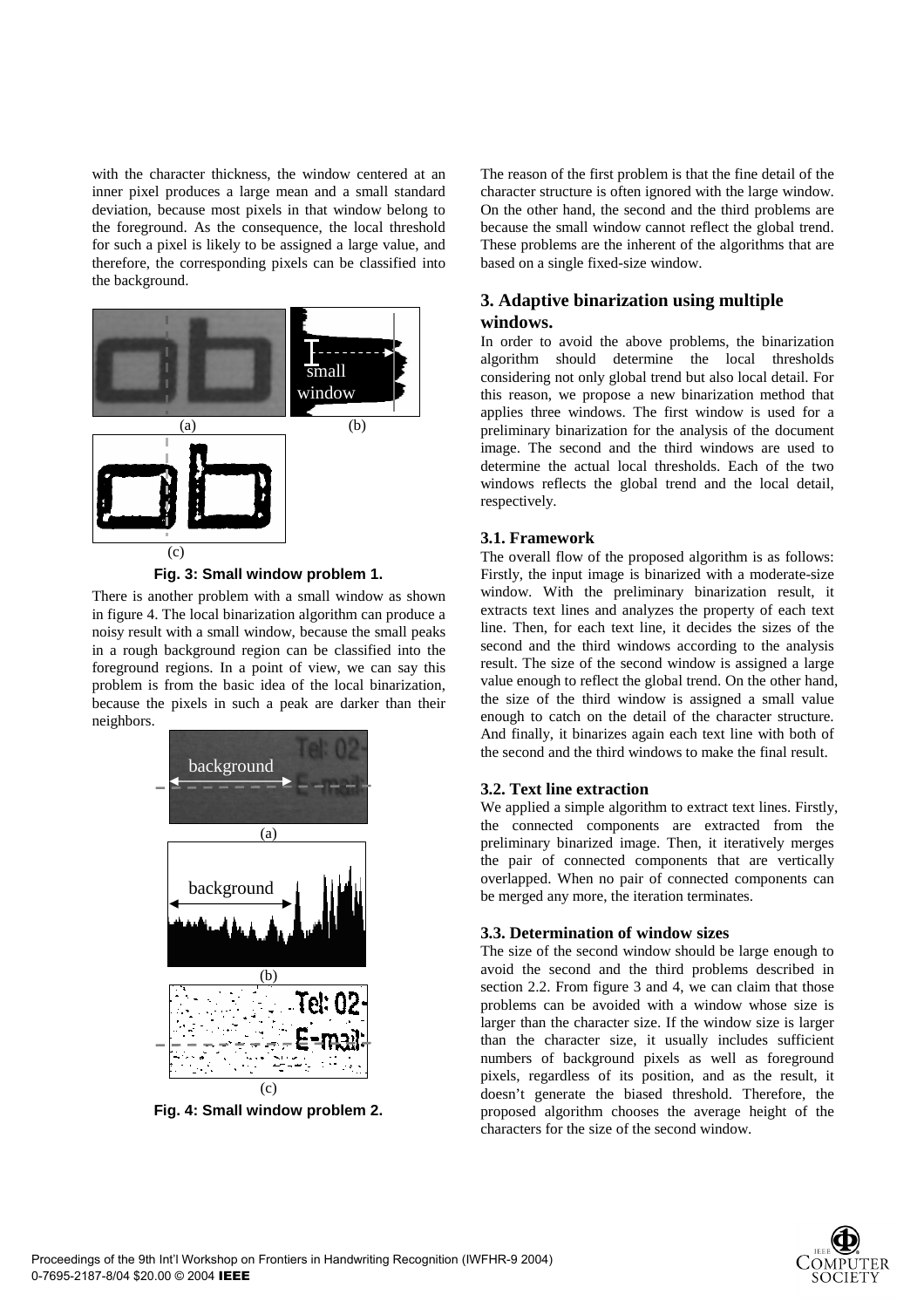On the other hand, the size of the third window should be small enough to avoid the first problem described in section 2.2. From figure 2, we can also claim that problem can be avoided with the window whose size is comparable to the character thickness. With such a window size, the bright background pixels are rarely included in the window centered at a dark background pixel. As the result, the dark background can be separated from its foreground neighbors.

The character thickness can be estimated by analyzing run-length histogram. Run is a group of horizontally consecutive black pixels. Firstly, all runs in each text line region are extracted by a horizontal scan. Then, a runlength histogram is made by counting the runs according to their length. From the run-length histogram, the length with the largest frequency is the estimation of the character thickness.

Consequently, the sizes of the large window and the small window are same with the character height and the character thickness, respectively. In order to apply the proposed approach, we need to assume the size and the thickness of the characters do not vary very much. Fortunately, such an assumption is satisfied for each text line in most document images.

#### **3.4. Binarization with multiple window**

If the size a window is determined, the local threshold can be computed by formula (1). Since the proposed method employs two windows, it generates two local thresholds  $T_{large} (x, y)$  and  $T_{small} (x, y)$  for every pixel (x, y), each of which is computed with the large window and the small window. Conceptually,  $T_{large}(x, y)$  was determined considering the global trend while  $T_{small}(x, y)$  was determined considering the local detail. Firstly, all pixels are binarized with the threshold from the large window. Then, the resulting image does not suffer from the small window problems explained in section 2.2, because the size of large window was assigned a large value enough to avoid the small window problem. However, the fine detail of the character structure can be degraded in such an image. Therefore, the foreground pixels in the intermediate result are binarized again with the integrated threshold computed from the weighted average of the two thresholds as formula (2)

$$
T(x, y) = \alpha T_{large}(x, y) + (1 - \alpha) T_{small}(x, y)
$$
 (2)

, where  $\alpha$  is a coefficient that controls the effect of the global and the local information. From our experiment, the performance of the proposed method was promising with  $0.1 \sim 0.3$  for  $\alpha$ , and the performance of the proposed method is not very sensitive to  $\alpha$ .

# **4. Experiments 4.1. Binarization results**

서울특별시 금천구 가산동 345-9 SK트윈테크타워 B동713호

Tel: 02-858-6721(대) Fax: 02-858-6821 Mobile: 011-393-7192 mail: kwnam@woojucom.com

#### (a) gray image

사율특별시 금천구 기산동 345-9 SK트윈테크타위 B동713호 Tel: 02-858-6721(4) Fax: 02-858-6821 Mobile: 011-393-7102 E-mail: kwnam@woojucom.com

(b) Sauvola's method (window size = 5)

# (주)우주통신

서울특별시 급천구 가산동 345-9 SK트윈테크타워 B동713호 Tel: 02-858-6721(CII) Fax: 02-858-6821 Mobile: 011-393-7192 E-mail: kwnam@woojucom.com

(c) Sauvola's method (window size = 10)

# (주)우주봉신

서울특별시 금천구 가신동 345-9 SK트윈테크타워 B동713호 Tel: 02-858-6721(LII) Fax: 02-858-6821 Mobile: 011-393-7192 E-mail: kwnam@woojucom.com

(d) Sauvola's method (window size = 20)

(주)우주봉신 서울특별시 금천구 기신동 345-9 SK트윈태크타워 B동713호 Tel: 02-858-6721(대) Fax: 02-858-6821 Mobile: 011-393-7192 E-mail: kwnam@woojucom.com  $\sim 1$ 



Figure 5 shows an example of the binarization result. In figure 5(a), the difference in gray level of the foreground and the background is not clear. Figure 5(b), (c) and (d) show the result of Sauvola's method with different window sizes. When window size was small as (b), the result image was noisy although the fine detail of the character structure was well preserved. On the other hand, when the window size was large as (d), the details of the characters were degraded. We manually found 10 for the window size provided the best result as (c). In every case, the constant factor *k* was manually determined to make the best result.

On the other hand, the result of the proposed method was presented in figure 5(f), which shows even better result than (c), the best result of Sauvola's method with the manually optimized parameters. In figure 5(f), the fine